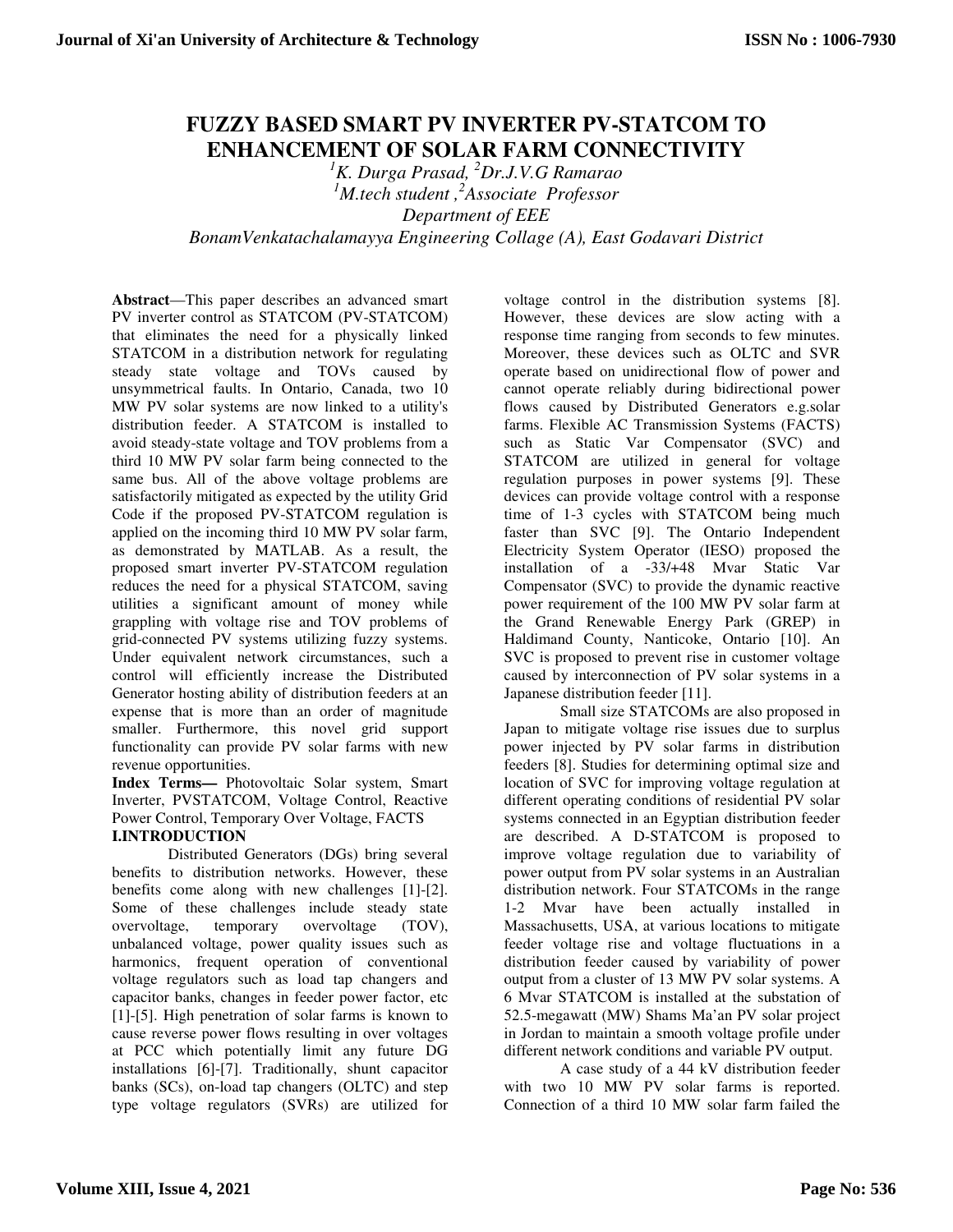power distance test of the utility indicating that voltage issues will be caused by its interconnection. Reconductoring the feeder to improve X/R ratio or relocation of the PCC of the solar farms to another feeder were considered to be economically unviable solutions. The utility decided to install a STATCOM for regulating the steady state voltage to within utility acceptable limits. It is noted that the conventional symmetrical voltage control provided by SVCs (and STATCOMs) worsen the problem of Temporary Overvoltages in an actual transmission system in California. Hence a new unsymmetrical control is needed, which is considered in this paper. Smart inverters have been proposed for PV solar systems to effectively counteract voltage issues. Smart inverter functions such volt/var, volt/watt, off-unity power factor, Low/High Voltage Ride Through, Low/High Frequency Ride

Through and Dynamic Reactive Current Injection, etc. have been demonstrated in field applications. Grid Codes such as IEEE 1547 have been revised in the interim. The newly proposed smart inverter functions as described in the revised IEEE 1547 (2018) although provide ride through capability but not Temporary Overvoltage mitigation explicitly. A unique control of PV solar farms as STATCOM during nighttime for providing various grid support functions with full inverter capacity and for delivering the same benefits during daytime with PV inverter capacity remaining after real power generation was introduced in 2009. The proposed control, termed PV-STATCOM, was utilized for increasing the connectivity of wind farms and for improving the power transmission capacity. The above control however has a limitation of available reactive power capacity especially during noontime when the inverter is completely utilized for real power generation. The control of PV solar farms as a smart inverter PVSTATCOM was proposed. The control presented in this paper provided only steady state voltage control in the grid by three-phase symmetrical real power generation by PV systems. However, the control strategy proposed and cannot provide mitigation of Temporary Overvoltage (TOV) during unsymmetrical faults which is a major issue in the integration of PV solar farms. For suppressing TOV, an entirely different control is required, which is the main contribution of this paper. This paper is based on a patent-pending technology for modulation of real and reactive power of PV solar farms. Implementation of this control on a PV solar farm allows the solar farm to provide a 24/7 functionality as a STATCOM with rated inverter capacity both during nighttime and any time during the day as needed by the grid, including full-noon. The novelty of this paper is that a new smart inverter

PVSTATCOM solution is proposed for mitigating steady state voltage rise and more importantly Temporary Overvoltage caused by high penetration of PV solar systems. Traditionally, to address these issues, dynamic reactive power compensators such as Static Var Compensator (SVC) and STATCOM, have not only been proposed [8] but actually installed in several parts of the world including Canada and USA. In this paper, the effectiveness of the PV-STATCOM technology has been shown on a realistic distribution feeder in Ontario where an actual STATCOM has been installed for steady state voltage control . It is demonstrated that the proposed PV-STATCOM can provide the same functionality of steady state voltage control and moreover provide TOV mitigation, thus eliminating the need of the installed STATCOM. The PV-STATCOM solution is highly costeffective (about 50 times cheaper) compared to actual SVCs and STATCOMs as it utilizes the existing electrical substation infrastructure such as buswork, transformers, breakers, protection systems, of the PV solar system (which are quite similar to those in actual SVCs and STATCOM installations). The PV-STATCOM technology can therefore potentially bring significant cost-savings to utilities in that they may not need to install expensive SVCs or STATCOMs. Moreover, this novel grid support functionality can open new revenue making opportunities for PV solar farms.

# **II. LITERATURE SURVEY**

This paper presents a literature review of the recent developments and trends pertaining to Grid-Connected Photovoltaic Systems (GCPVS). In countries with high penetration of Distributed Generation (DG) resources, GCPVS have been shown to cause inadvertent stress on the electrical grid. A review of the existing and future standards that addresses the technical challenges associated with the growing number of GCPVS is presented. Maximum Power Point Tracking (MPPT), Solar Tracking (ST) and the use of transformless inverters can all lead to high efficiency gains of Photovoltaic (PV) systems while ensuring minimal interference with the grid. Inverters that support ancillary services like reactive power control, frequency regulation and energy storage are critical for mitigating the challenges caused by the growing adoption of GCPVS.

This paper describes a granular approach for investigating the impacts of very high PV generation penetration. Studies on two real-world distribution feeders connected to PV plants are presented. The studies include both steady-state and time series power flow analyses, which include the effects of solar variability. The goal of the study is to predict the effects of increasing levels of PV generation as it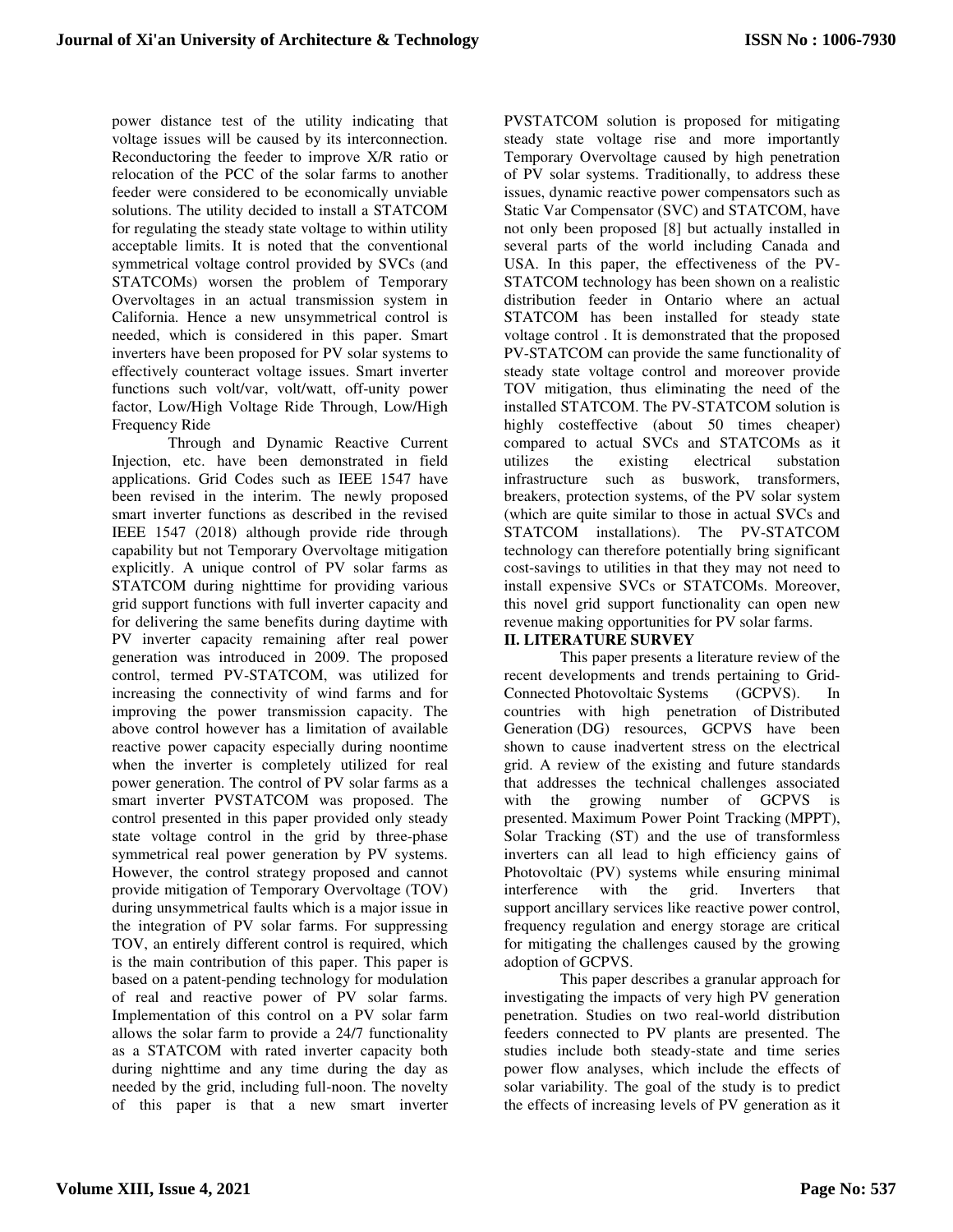reaches very high penetration levels. Impact results from the analyses are described along with potential mitigations.

# **III.PHOTOVOLTAIC CELL**

A PV cell is a simple p-n junction diode that converts the irradiation into electricity. Fig.1 illustrates a simple equivalent circuit diagram of a PV cell. This model consists of a current source which represents the generated current from PV cell, a diode in parallel with the current source, a shunt resistance, and a series resistance.



#### **Fig.1 Equivalent circuit diagram of the PV cell IV. STATCOM**

 The STATCOM is a solid-state-based power converter version of the SVC. Operating as a shunt-connected SVC, its capacitive or inductive output currents can be controlled independently from its terminal AC bus voltage. Because of the fastswitching characteristic of power converters, STATCOM provides much faster response as compared to the SVC. In addition, in the event of a rapid change in system voltage, the capacitor voltage does not change instantaneously; therefore, STATCOM effectively reacts for the desired responses. For example, if the system voltage drops for any reason, there is a tendency for STATCOM to inject capacitive power to support the dipped voltages.

 STATCOM is capable of high dynamic performance and its compensation does not depend on the common coupling voltage. Therefore, STATCOM is very effective during the power system disturbances.

 Moreover, much research confirms several advantages of STATCOM. *These advantages compared to other shunt compensators include:*

- Size, weight, and cost reduction
- Equality of lagging and leading output
- Precise and continuous reactive power control with fast response

• Possible active harmonic filter capability

# **V.PROJECT DESCRIPTION AND CONTROL DESIGN**

### **5.1 CONCEPT OF SMART PV INVERTER CONTROL AS STATCOM**

 The real power generation from a solar farm on a sunny day and the remaining unutilized inverter capacity over a 24 hour period is depicted in Fig. 1. The operating modes of the proposed PV-STATCOM are described below: i) Full PV mode: The PV solar farm operates at unity power factor with no reactive power control. ii) Partial STATCOM Mode: The inverter capacity remaining after active power production is utilized for dynamic reactive power control as STATCOM. ii) Full STATCOM mode: During a power system disturbance or fault in the day, when the need for reactive power support is high, the solar farm temporarily (for typically less than a minute) reduces its real power output to zero by varying the voltage across the solar panels. It further makes its entire inverter capacity available for dynamic reactive power control as STATCOM. After the grid support need is fulfilled, the solar farm returns to its pre-disturbance power output. The Full STATCOM mode can be activated at any time during the day depending upon system need. As an example, this FullSTATCOM mode is depicted by the thin rectangle around 8 am in Fig. 2. The width of the rectangle is less than a minute but is shown over an exaggerated time period of an hour, just for ease of understanding. This mode is also fully available during night.

# **5.2 STUDY SYSTEM**

Fig. 2 shows a 44 kV feeder in a utility distribution network in Ontario, Canada (name and location withheld for confidentiality reasons). The study feeder system includes three 10 MW PV systems with a total capacity of 30 MW connected about 35 km away from the utility transformer station (TS). The 30 MW PV plants are connected to the distribution system through a 30 MVA interface transformer, although each 10 MW PV system uses an intermediate transformer prior the interface transformer. Two solar systems with 10 MW generation are already connected to the PCC. Connection of the additional 10 MW PV system causes increased reverse power flow during light load conditions resulting in steady state over voltages. A 3.5 Mvar STATCOM is installed at PCC to mitigate steady state overvoltages. The TOV is also observed to exceed the permissible limits during single line to ground faults (SLGF) or line to line ground (L-L-G) fault scenarios. According to an Ontario utility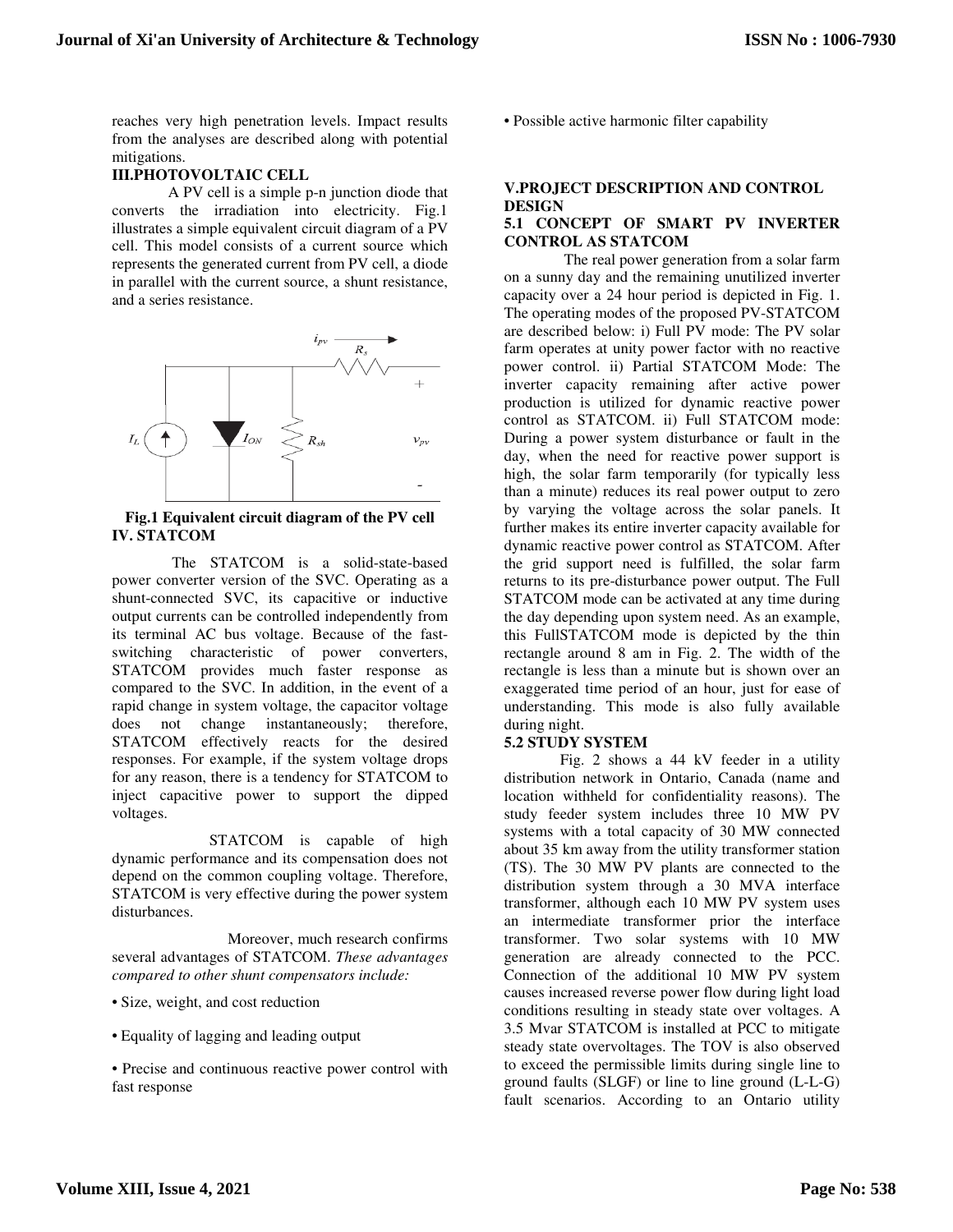requirement [29] the TOV caused by a DG facility should be less than 1.25 p.u. and in no circumstance exceed 1.30 p.u.

### **MODELING OF THE STUDY SYSTEM**

 This section presents the modeling of different components of the study system in EMTDC/PSCAD software. The model of the study system is depicted in Fig. 3. The substation system is represented as an equivalent voltage source with 1.05 p.u. voltage to supply the 44 kV feeder. The 35 km line from substation to PCC is represented by a  $\pi$ model in which the shunt admittance (e.g. line charging) is neglected. In Fig. 3, Rg and Lg represent the line resistance and inductance, respectively. The electrical load is considered to be a constantpower static RL load. At nominal voltage of 44 kVL-L, the total load is considered to be 30 MVA. The peaktime active and reactive loads are considered to be 27 MW and 6 Mvar, respectively, whereas during offpeak hours, these loads are 6 MW and 1.5 Mvar, respectively. All three PV systems are utilized with 10 MVA two-level six-pulse IGBT-based voltage source inverters (VSI). The switching frequency is chosen to be 4 kHz to minimize the switching losses. For each PV system, an LCL filter is utilized to mitigate the harmonics caused by the switching frequency. The LCL filter consists of a series inductor (Lf), shunt capacitor (Cf) with series damping resistor (Rd) and another series inductor (Lt) corresponding to the transformer inductance. The combination of shunt capacitor in series with damping resistor is connected in delta configuration. The filter inductor is selected between 0.1 to 0.25 pu. The amount of reactive power generated by the filter capacitor also influences the reactive power compensation by the VSI. Hence, the filter capacitor value is designed to limit the reactive power exchange below 0.05 pu of the inverter power rate. To avoid resonance between filter capacitor and inductor, a damping resistor is added to filter capacitor in series [31].



Fig. 2. Single line diagram of the study system

#### **CONTROLLER DESIGN**

This paper proposes that the additional (third) 10 MW PV system be equipped with the proposed patent-pending smart PV inverter PV-STATCOM control. The other two PV systems use only conventional controllers to generate real power at unity power factor. Fig. 3 illustrates the schematic of the smart PV inverter controller. The controller is designed in d-q frame and includes abc/dq transformation block, PLL, DC controller, current controllers, AC voltage controller, TOV detector unit and PWM unit. The PLL unit extracts the phase angle of PCC voltage for transforming currents and voltages from abc-frame to dq-frame or vice versa. The DC controller, in order to regulate DC link voltage at the reference value, generates the reference current for d-component of inverter current which represents the active current component. Consequently, the current controller in d-axis regulates the active current component to its reference value. During daytime, the smart PV control operates as a conventional PV system i.e., in Full PV mode. If steady state voltage control is required in all three phases, together with real power generation, Partial STATCOM mode is activated. The Full STATCOM mode is activated when a temporary overvoltage TOV occurs due to unsymmetrical faults. MPPT based on incremental conductance method is utilized during Full PV mode and Partial STATCOM mode. In FullSTATCOM mode, the MPPT mode is disabled and the real power generation is made zero by making the voltage across PV panel equal to its open circuit voltage. The entire inverter capacity is then utilized to absorb reactive power in order to reduce the phase voltage. After the TOV is mitigated, power production from the solar panels is enabled and control mode is switched to Partial STATCOM mode.

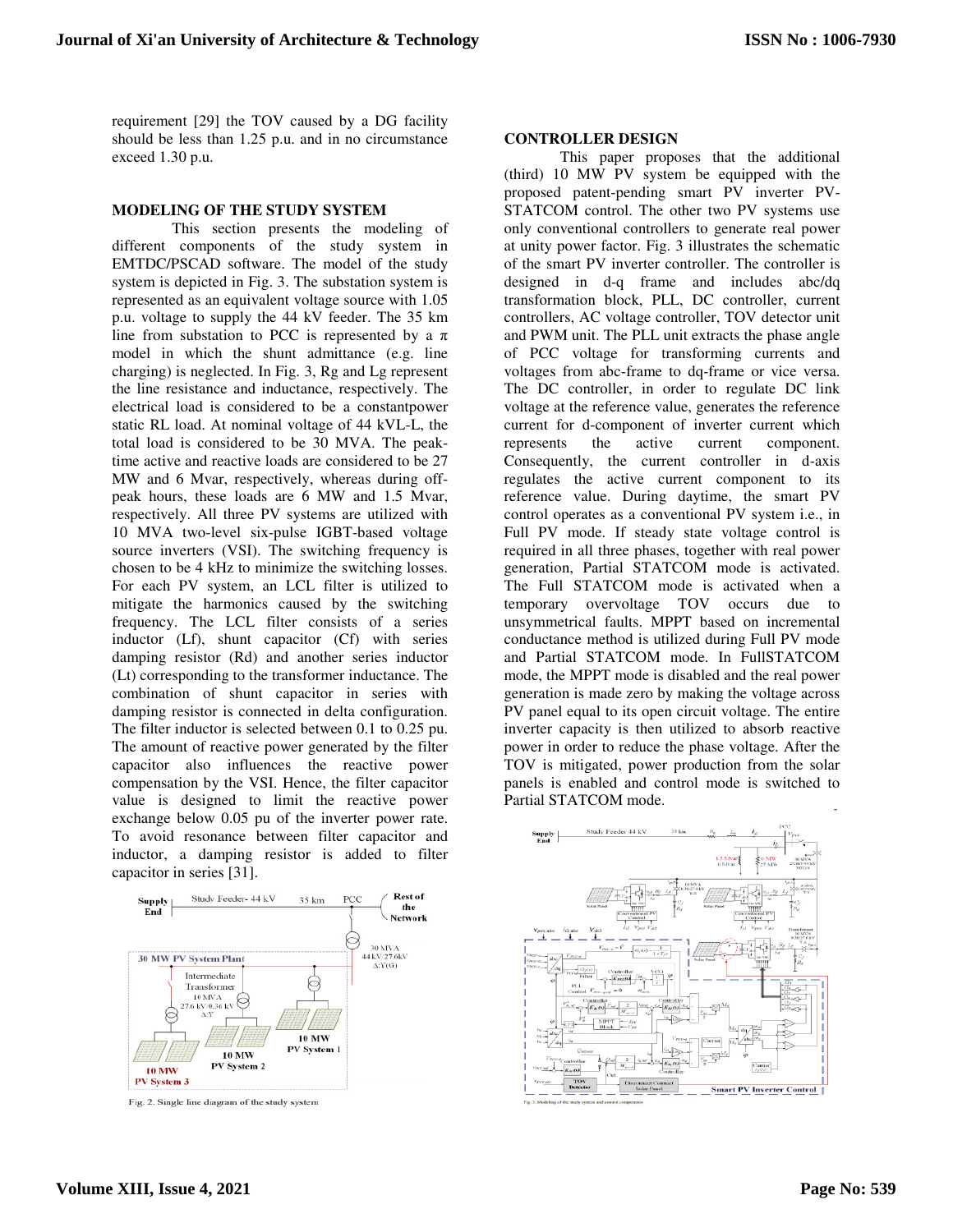The PCC voltage is controlled by the AC voltage controller. Therefore, either maximum reactive current or output of the AC voltage controller defines the reference value of reactive current control loop. The current controller in q-axis regulates the reactive current to its reference value. It is noted that the TOV Detector unit switches between voltage control mode and TOV mitigation mode. Also, this unit generates the command to enable or disable the power production from PV solar panels. The outputs of the controller are modulation indices in d-q frame, which are eventually converted to abc-frame using the phase angle of PCC voltage. The modulation indices in abcframe are compared with carrier signal to generate gate pulses for the VSC switches.

#### **A. Operation Mode Selector**

Fig. 4 shows the flowchart of the smart PV inverter control to select the operation mode. During daytime, the voltages in three phases are measured. If any phase voltage exceeds the TOV limit while the voltages in other phase/phases decrease substantially, the output of TOV Detector unit is trigged "ON", and Full STATCOM mode is activated. The controller keeps the inverter current lagging the inverter voltage by 90 degrees (i.e. keeps absorbing reactive power) to reduce TOV until the phase voltages reach an acceptable value. After the fault is cleared all the phase voltages will rise to their normal values. The controller thus recognizes that TOV is mitigated. It therefore enables power generation from the solar panels and switches to Partial STATCOM mode for steadystate voltage control. In partial STATCOM mode, the controller regulates the PCC voltage with Qrem, which is the inverter capacity remaining after real power generation. During nighttime, the PV solar system operates in Full STATCOM mode to control either the steady-state voltage or TOV. The smart PV inverter control thus autonomously determines its operation mode and prioritizes between active power generation and reactive power exchange based on the system requirements, nature of transient/disturbance, time of the day and remaining inverter capacity.

# **VI.SIMULATION STUDIES**

The performance of the smart PV inverter PV-STATCOM while fulfilling two control objectives, voltage control and TOV reduction, are presented in this section. In all these studies, light (small) load is defined as 6 MW and 2 Mvar, whereas a heavy (large) load is considered to be 27 MW and 9 Mvar. All the three solar farms are considered to be producing 7 MW each during light load conditions, i.e., a total of 21 MW power.



#### Fig4: Proposed Simulation diagram

#### **A. Conventional PV System without Smart Inverter Control**

 In this study, the incoming third 10 MW PV solar system does not have a smart PV inverter control. It operates as a conventional PV solar system with real power generation at unity power. Fig. 7 illustrates the PCC voltages in the three phases and their per-unit rms values when PV systems generate their rated power during small load conditions. Before connection of PV systems, the PCC voltage is about 1.04 pu which is in the acceptable range per code. However, after the connection of the PV systems, the voltage rises to 1.10 pu which is unacceptable. At  $t = 0.54$  sec a single line-to-ground (SLG) fault is initiated on phase "A". This causes the voltage of phase "A" to fall to zero whereas the voltages in the other two phases reach 1.35 pu during the fault. This temporary overvoltage (TOV) during SLG fault is beyond the utility specified limit of 1.25 pu [29]. Therefore, there is a need to control both the steadystateovervoltage and the TOV. Additional studies reveal that during large load condition the steadystate voltage is 1.01 pu whereas the TOV is 1.23 pu during SLG fault, both of which are within utility specified limits. These studies (although not included in the paper due to space limit) demonstrate that there is no need for either voltage regulation or TOV reduction during heavy loading condition.

#### **B. Smart PV Inverter PV-STATCOM and Two Conventional PV systems**

 In this study, instead of using an external STATCOM, the incoming third PV system is equipped with the proposed smart PV inverter PV-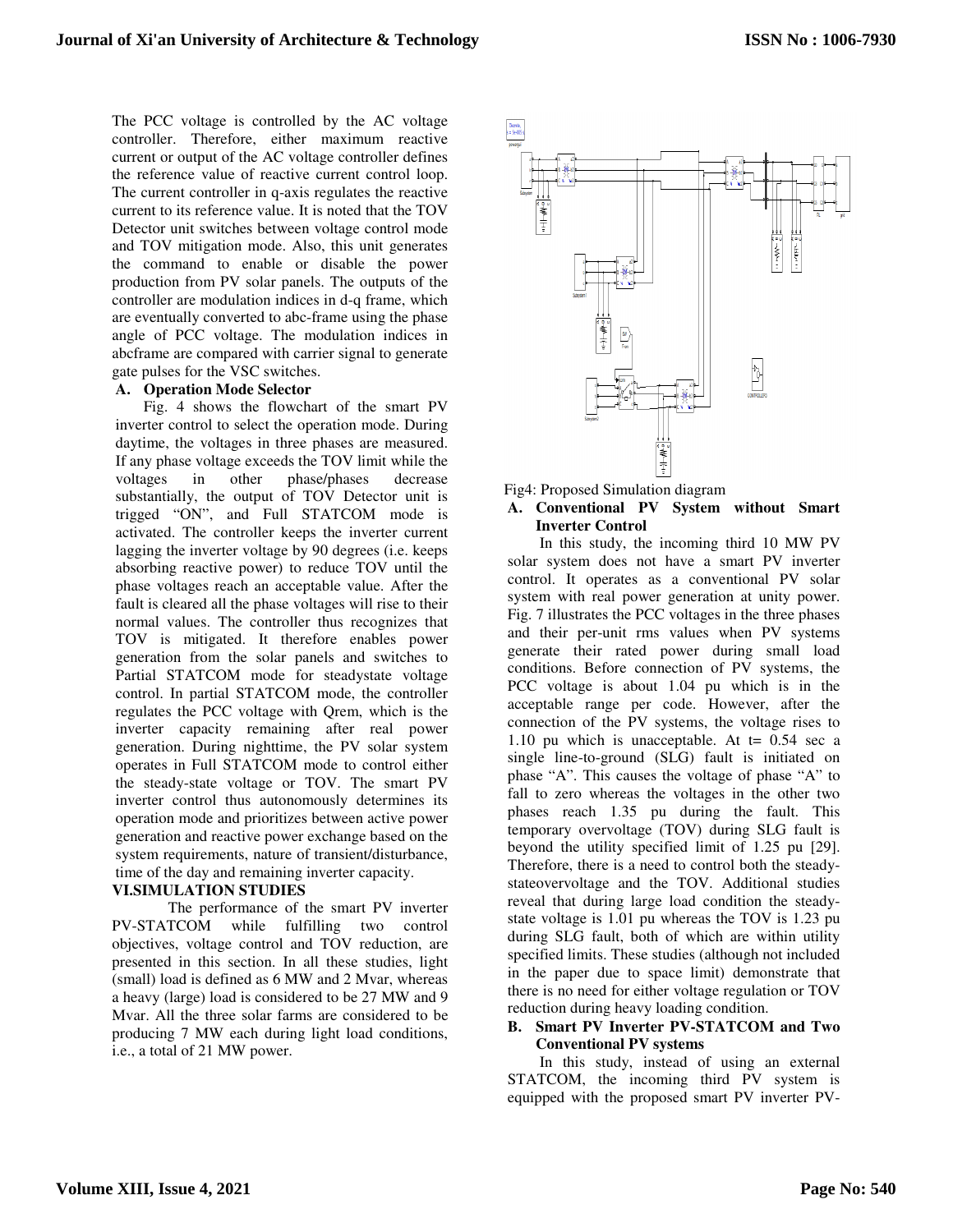STATCOM controller, while the other two PV systems operate as conventional PV systems. The proposed smart inverter controller regulates the PCC voltage in steadystate with the remaining capacity of the inverter and also converts the PV system to Full STATCOM mode during a TOV event. Two different faults, single line-to-ground (SLG) fault and line-to-line-ground (LLG) fault, are considered to demonstrate the performance of the proposed controller.

# **1) Single Line to Ground (SLG) Fault**

Fig. 8 demonstrate the per-unit value of the PCC voltage (Vpcc,pu), the three-phase instantaneous PCC voltage (vpcc), smart PV system current (is), output powers (PPV, QPV), reactive current (Iq) active current (Id), DC link voltage (Vdc), angular frequency, PLL angle output and TOV flag status, respectively. t< 0.5sec: The smart PV system is not connected, and hence the real and reactive power of PV system are respectively, zero. t=0.5 sec: Three conventional PV system connected: Due to 21 MW active power generation of PV systems, the PCC voltage increases from 1.04 pu to 1.10 pu which is unacceptable. The DC link voltage is controlled at reference value by controlling active current output. The reactive power is controlled at zero. t=0.54 sec: Partial STATCOM mode enabled: This operating mode for voltage control reduces the voltage to an acceptable range in less than one cycle utilizing the remaining capacity of the inverter. The reactive power output of the inverter reaches 7 Mvar capacitive from zero to maintain the voltage at acceptable range. However, the active power remains at same value since the reactive power control utilizes the remaining capacity of the inverter. The active and reactive



Fig6:Pcc Voltage



Fig11:Anugular Frequency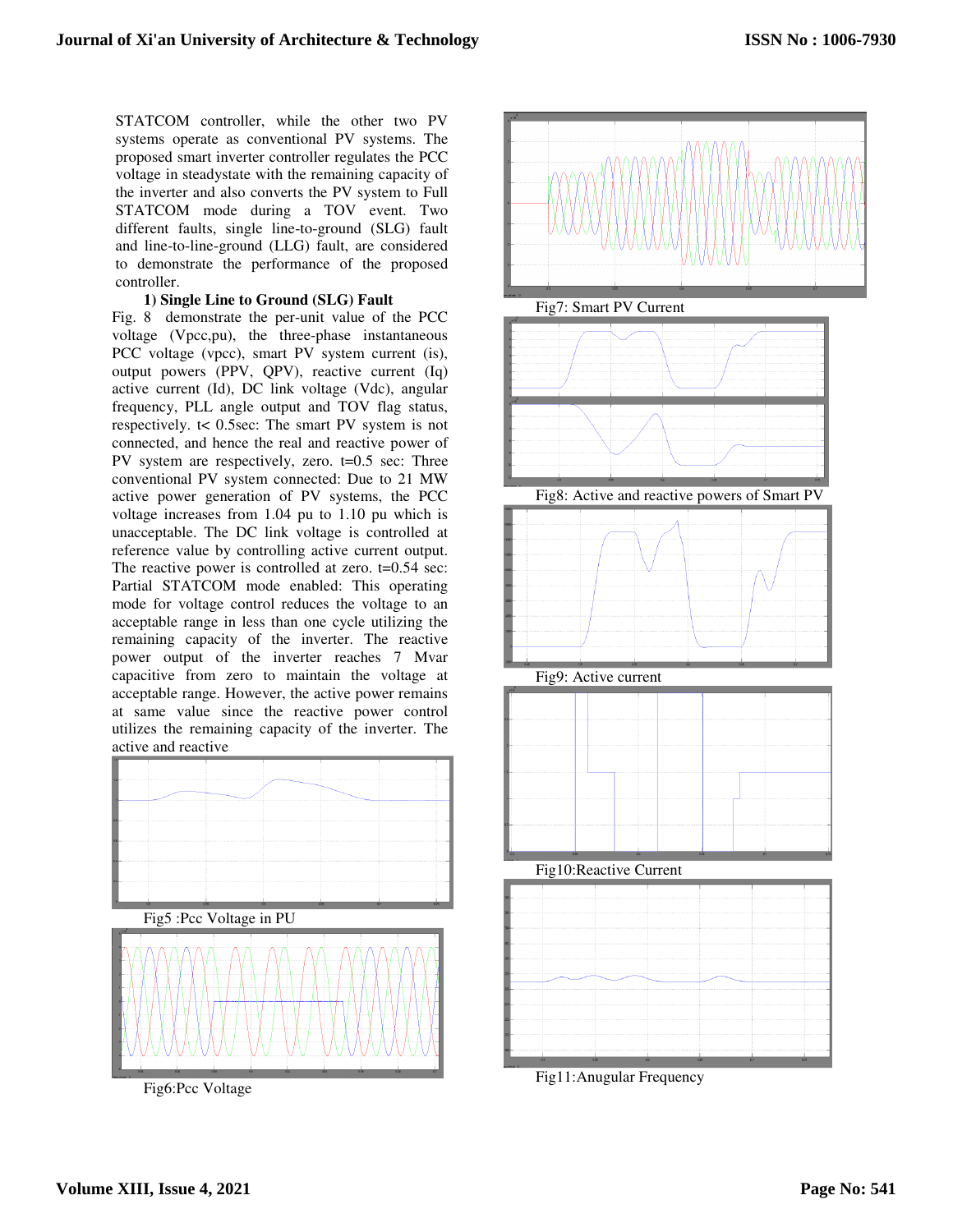

# Fig12: TOV Flag

Fig. 8. Performance of the third 10 MW PV system as PV-STATCOM, together with two conventional PV systems, during small load and SLG fault a) PCC voltage (pu) b) PCC voltage c) Smart PV current d) Active and reactive powers e) Reactive current f) Active current g) DC link voltage h) Angular frequency of PCC voltage i) Angle output of PLL j) TOV flag status

# **2) Line to Line to Ground (LLG) Fault**

The performance of the proposed smart inverter controller during an LLG fault is demonstrated in Fig. 9. As in the previous case of SLG fault, the smart PV inverter controls the PCC voltage to its reference value during steady-state. t=0.58 sec: LLG fault initiated: the voltages of two phases phase "A" and phase "B" fall to zero and a TOV is caused in phase "C" due to LLG fault. The TOV detection unit triggers the TOV flag and the controller changes its mode from Partial STATCOM mode for voltage control to Full STATCOM mode for TOV reduction. This smart inverter control effectively reduces the TOV in the healthy phase to an acceptable value of 1.22 pu in about a cycle. It is noted that the designed PLL performs in a stable manner both during steady state and during SLG and LLG faults.

currents follow their reference values to satisfy the voltage control objective. t=0.58 sec: SLG fault initiated: the SLG fault causes the voltage of phase "A" to fall to zero, whereas the other phase voltages experience TOV. The proposed TOV detection unit detects this TOV event and triggers the TOV flag. Hence, the smart inverter autonomously switches from Partial STATCOM



Fig13:PCC Voltage



Fig. 13,14,15. Performance of one PV system with proposed smart inverter control, together with two conventional PV systems, during small load and LLG fault

# **VII.CONCLUSIONS**

 This Paper presents an innovative smart PV inverter control as STATCOM, named PV-STATCOM, for controlling the steady state overvoltage and more importantly, mitigation of Temporary Overvoltages (TOV) with fuzzy system. This novel control in Partial STATCOM mode regulates the steady state over voltage to the desired reference value within one and half cycle. Further, this smart inverter control in Full STATCOM mode successfully reduces the TOV caused during both single line to ground fault and line to line to ground fault to within utility acceptable values within one cycle using fuzzy. The PV-STATCOM thus provides the full function of a STATCOM for voltage control on a 24/7 basis. For the studied actual distribution system the proposed PVSTATCOM control can help integrate the third 10 MW PV solar farm thereby eliminating the need for the actually installed STATCOM for the same purpose. The proposed